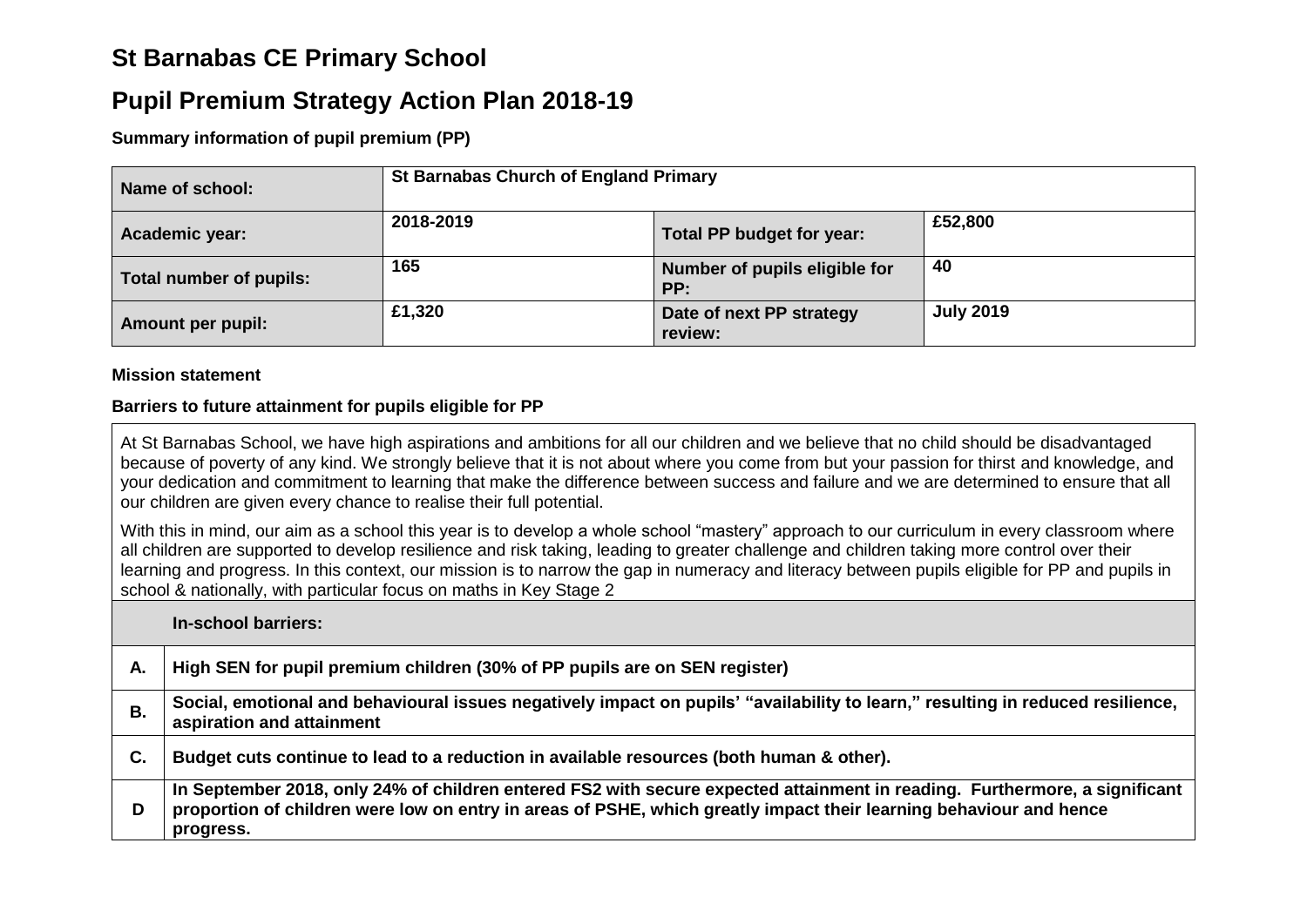|    | <b>External barriers:</b>                                                               |
|----|-----------------------------------------------------------------------------------------|
| Е. | Children sometimes have reduced opportunities to develop wider interests outside school |
|    | Attendance rates/lateness is a problem for some children                                |
| G  | Difficulties at home/family can impact on their learning.                               |
| н  | Lack of parental/adult support to help children learn and be motivated to make progress |

#### **Aims and outcomes**

| <b>Desired outcome:</b> |                                                                                                                                  | <b>Success criteria:</b>                                                                                                                                                                                                                                                                     |  |  |
|-------------------------|----------------------------------------------------------------------------------------------------------------------------------|----------------------------------------------------------------------------------------------------------------------------------------------------------------------------------------------------------------------------------------------------------------------------------------------|--|--|
| А.                      | Sustain attainment in KS1 and FS2<br>To reduce attainment and progress gap between Pupil Premium<br>and non-disadvantaged in KS2 | KS2 – continue to close attainment gap in all subjects at expected<br>and higher standard.<br>Maths: Improve progress score in Maths from -1.8 (2018) and<br>reduce gap between PPG and national non-disadvantaged pupils<br>(-0.4 in 2018). "Expected" attainment closer to Nation Average. |  |  |
| B                       | Improve quality of teaching ensuring high expectations for all<br>children                                                       | Teachers have high expectations of disadvantaged pupils, leading<br>to improved progress.                                                                                                                                                                                                    |  |  |
| C                       | Pupils have well developed personal, social and emotional skills                                                                 | Pupils have increased emotional resilience and better<br>relationships.<br>Going For Gold Behaviour System reports increase in positive<br>behaviours (green/bronze/silver/gold)                                                                                                             |  |  |
| C.                      | Improve attendance and punctuality of PP and vulnerable pupils                                                                   | Pupils improve attendance (from 95% 2018), and report increased<br>enjoyment of school.<br>Attendance and punctuality of PP pupils is closer to that of non<br>PP pupils. Children show improved well-being and availability to<br>learn when they first come in.                            |  |  |
| D                       | Increase opportunities for parental engagement to support<br>learning                                                            | Increasing opportunities and number of parents attending events<br>increasing.                                                                                                                                                                                                               |  |  |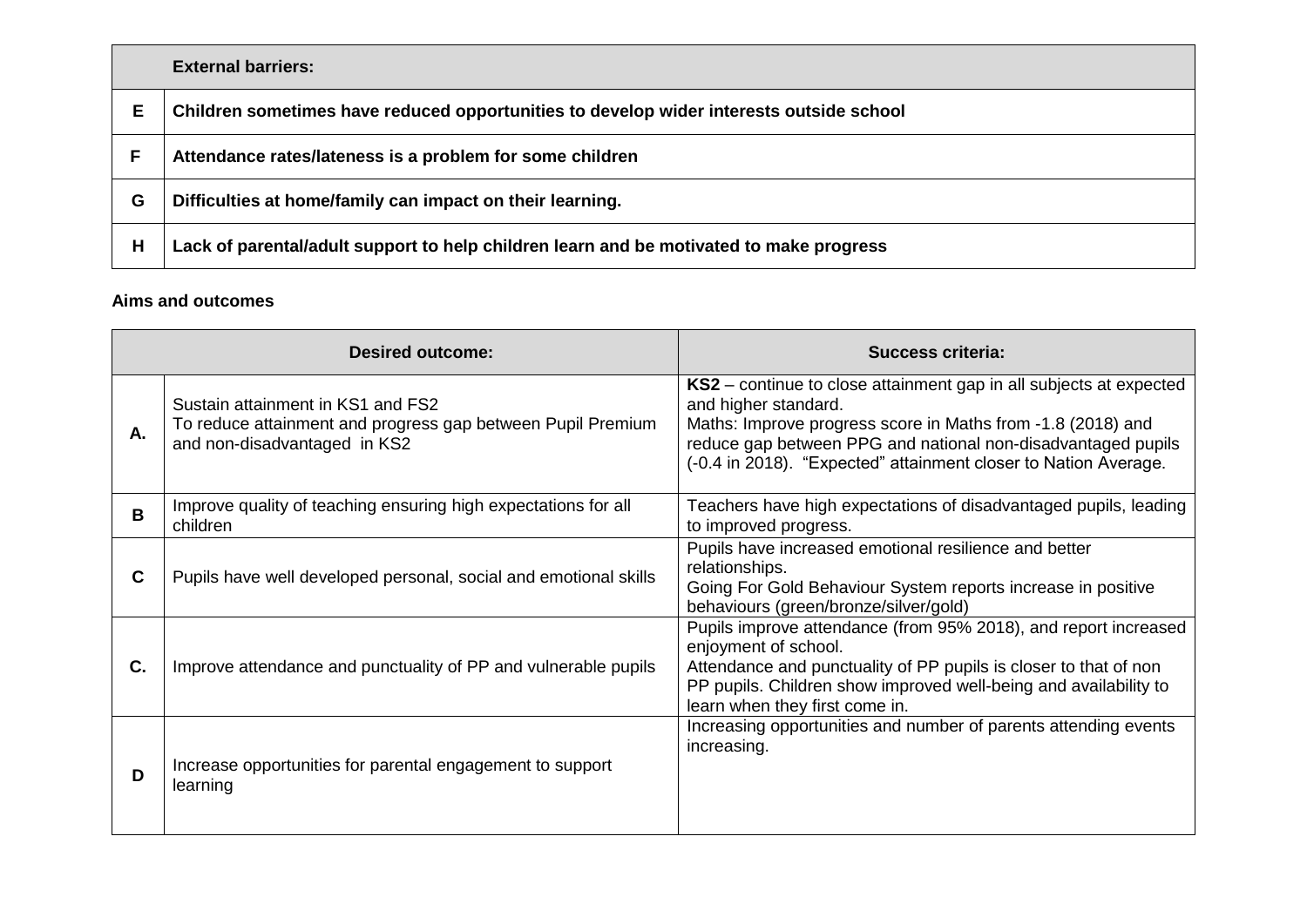|    | How improvement will be measured:                                                                                                                      |
|----|--------------------------------------------------------------------------------------------------------------------------------------------------------|
| А. | Success is measured by improved attendance over year and monitoring of "Going For Gold" behaviour management system.                                   |
| Β. | Evidence from Target Tracker/Raise Online/Pupil Progress meetings and monitoring shows that non-SEN PP children are "catching<br>up" with their peers/ |
| C. | As measured by data from Integris system and discussions with class teachers.                                                                          |
| D  | Data from registers of learning events - Learning Cafes, Stay and Learn, Exit tasks etc.                                                               |
| Е  | Monitoring of teaching – learning walks, work scrutiny, conversations with pupils, in school data tracking.                                            |

### **Planned expenditure**

| <b>Desired</b><br>outcome | Action/approach                                                                                                                                                    | What is the evidence and<br>rationale for this choice?                                                                                                                    | How will you ensure it is<br>implemented well?                                        | <b>Staff lead</b> | <b>Budget</b>          | <b>Review</b><br>date |
|---------------------------|--------------------------------------------------------------------------------------------------------------------------------------------------------------------|---------------------------------------------------------------------------------------------------------------------------------------------------------------------------|---------------------------------------------------------------------------------------|-------------------|------------------------|-----------------------|
| A, C, D, E                | Continued employment of<br>"Children's Champion" to<br>work as PSA between<br>school and families of<br>vulnerable children.                                       | Strong evidence of<br>improving relationship and<br>communication between<br>parents/ & school seen<br>which leads to vulnerable<br>children being supported to<br>learn. | Regular review meetings<br>with CC to ensure she is<br>fully utilised to best effect. | E Connolly        | £7000                  | 7/19                  |
| A, C, D, E                | Draw on support Primary<br>Mental Health/Well-Being<br>worker to support<br>vulnerable children, their<br>parents and provide<br>advisory role to school<br>staff. | We believe that this work<br>will help children be more<br>"available to learn" by<br>reducing anxiety and<br>aiding communication                                        | Regular reviews with H &<br>WB worker, parents,<br>children & staff involved          | E Connolly        | Within budget<br>above | 7/19                  |
| A, C, E                   | Roll out of whole school<br>PHSCE programme -<br>Heartsmart                                                                                                        | EEF states that social and<br>emotional learning has<br>moderate impact on<br>learning outcomes<br>(+4months)                                                             | Monitoring of teaching.<br>Pupil voice                                                | E Connolly        | £1700                  | 7/19                  |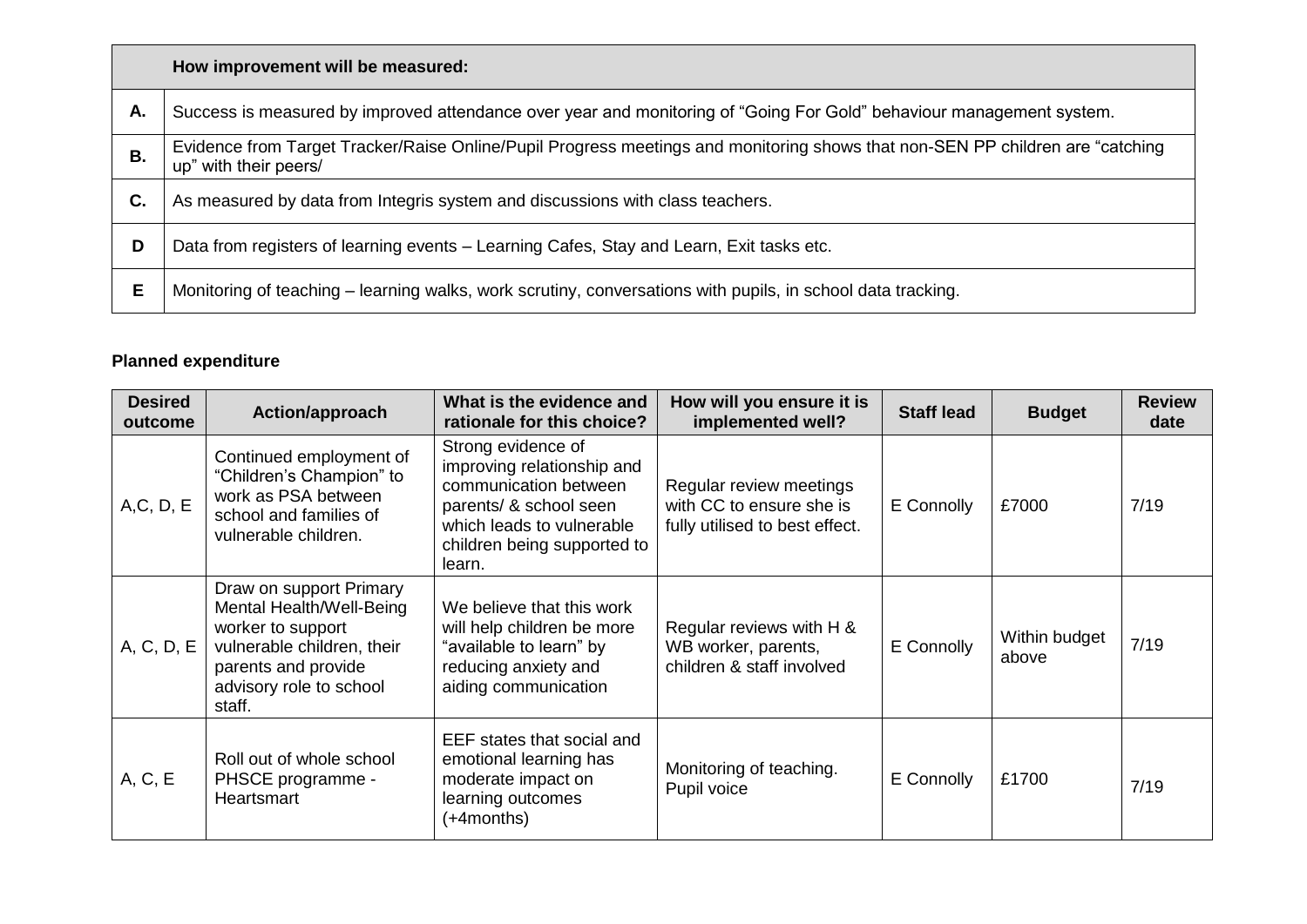| B, E  | Continue to fund additional<br>teacher to run interventions<br>for children identified as<br>needing "catch up"                                                               | Teacher led interventions<br>believed to have greater<br>impact than those<br>delivered by TAs<br>(Teaching & Learning<br>Toolkit - EEF)  | Tracking of pupils in receipt<br>of catch up via Target<br>Tracker and<br>monitoring/pupil progress<br>meetings.<br>Regular monitoring of<br>quality of teaching &<br>learning for interventions<br>and support individual staff<br>to improve their practice. | E Connolly | £6000                     | 7/19 |
|-------|-------------------------------------------------------------------------------------------------------------------------------------------------------------------------------|-------------------------------------------------------------------------------------------------------------------------------------------|----------------------------------------------------------------------------------------------------------------------------------------------------------------------------------------------------------------------------------------------------------------|------------|---------------------------|------|
| B     | Continued subscription to<br>online learning resources -<br>for access at school (after<br>school homework club)<br>and at home                                               | More appealing online<br>resources to aid motivation<br>to learn                                                                          | Monitor and encourage<br>usage among<br>disadvantaged pupils                                                                                                                                                                                                   | E Connolly | Various<br>£1,200         | 7/19 |
| D     | Assisted places for<br><b>Breakfast Club and Holiday</b><br>Club for individual pupils on<br>a needs basis. Subsidised<br>school trips and residentials                       | Increased opportunities will<br>lead to greater motivation<br>and engagement in<br>learning                                               | Monitor regularly                                                                                                                                                                                                                                              | E Connolly | £3,500                    | 7/19 |
| A & B | Whole school training and<br>development in establishing<br>a mastery approach to<br>learning, to accelerate<br>challenge and support of<br>pupils' learning                  | <b>EEF</b> states that<br>establishing cultures which<br>promote "meta-cognition<br>and self-regulation " have<br>high impact (+8months). | Monitor via regular lesson<br>observations/learning<br>walks and by reviews in<br>staff meetings.                                                                                                                                                              | KB/EC      | Leadership<br>Time £5,700 | 7/19 |
| A & B | Staffing of a "Keep Up<br>Room" at lunchtime to<br>encourage children to finish<br>work<br>Same day intervention to<br>deal with misconceptions<br>from maths/English lessons | Addressing<br>misconceptions on same<br>day aids development of<br>mastery in subjects.<br>$(impact + 5 months - EEF)$                    | Observation and<br>discussion with staff/pupils                                                                                                                                                                                                                | KB/EC      | n/a                       | 7/19 |